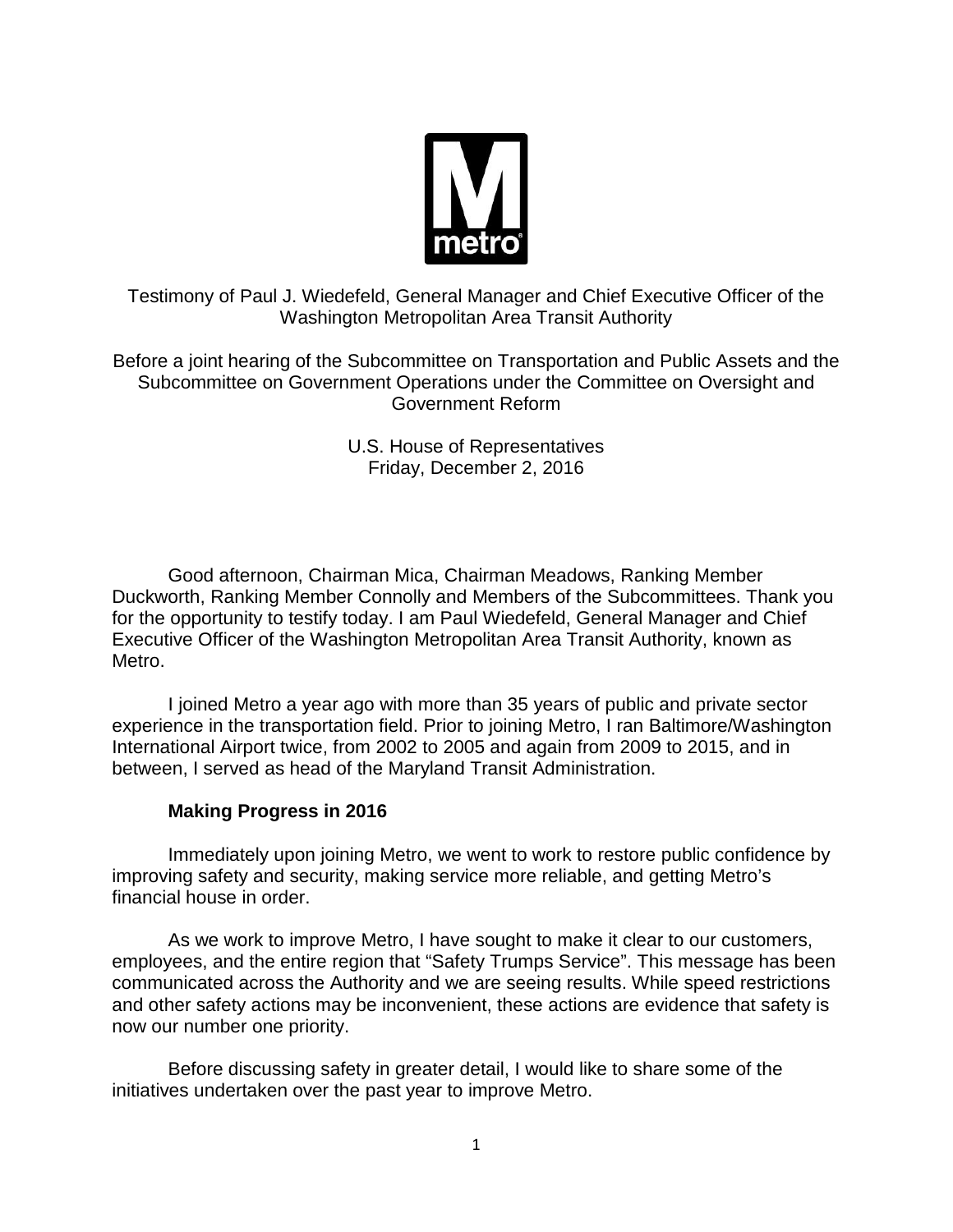We streamlined Metro's senior management, cutting the executive team from 20 to 10 and recruiting high-caliber executives, including new safety and operations chiefs with more than three decades of experience in the New York City subway system.

More accountability is being demanded. New policies governing nepotism and ethics were enacted and all managers and non-represented employees were designated as "at-will" employees. Twenty at-will managers were released from employment. To further improve efficiency, 500 redundant or not essential positions to our core mission were eliminated.

Due to the generous support of Congress, new safer, more reliable new trains are serving more customers. Over the past year, delivery of new 7000 Series rail cars from Kawasaki's Nebraska plant was accelerated from 8 to 20 cars per month. The 7000 series cars operate as 8-car train sets and, today 27, 7000 series train sets are in passenger service.

Metro also introduced a number of popular customer features, including an exit/entry grace period that delivered more than 150,000 credits in the first three months, a new website geared for mobile users, a station WiFi pilot, and online customer service support through social media.

On the bus side, accessibility for all riders has improved, as the active fleet of 1,500 buses has been converted to 100% low floor. For paratransit customers, a pilot program was developed called Abilities-Ride that will give riders more choice between public and private transportation carriers, and provide savings at the same time.

And on the financial side of the house, Metro ended Fiscal Year 2016 on budget, and received an on-time, "clean" audit with no new findings for the first time in three years. Also, for the first year in recent history, Metro's capital program invested a billion dollars in the system, driven primarily by improved management and the accelerated delivery of new rail cars.

With regard to safety, when the deteriorated condition of the tracks presented safety concerns, we shut down the system. Layers of inspections and quality control measures have been implemented that dramatically increased train speed restrictions, further protecting passengers and employees.

#### **SafeTrack**

In June, SafeTrack was launched to address the worst track conditions. This program is an accelerated track work plan to address safety recommendations and rehabilitate specific segments of the Metrorail system to improve safety and reliability. SafeTrack accelerates three years' worth of work into approximately one year. At the time that SafeTrack began, Metrorail was open 135 out of 168 hours per week, leaving insufficient time for maintenance and other necessary track work. The plan significantly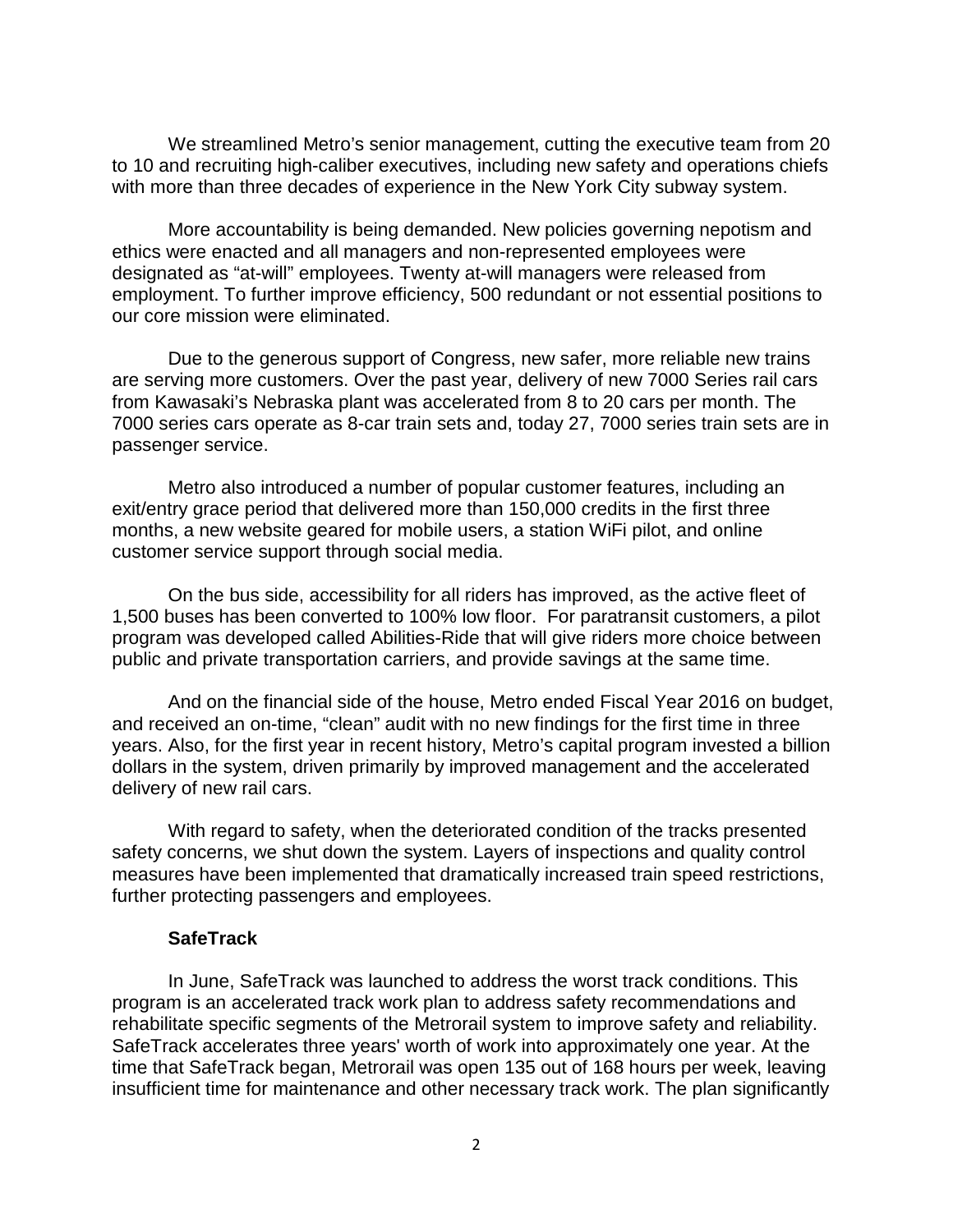expands maintenance time on weeknights, weekends and midday hours and includes 15 "Safety Surges" - long duration track outages for major projects. To date, during SafeTrack, we have installed more than 26,000 crossties and 10,000 fasteners. This is more crossties than were installed in all of FY16 and enough fasteners that it would have taken 8 months of night and weekend work. In addition, over 17,000 linear feet of rail and over 9,800 linear feet of grout pads have been replaced.

In addition to the track work that is the primary focus of SafeTrack, we are taking advantage of the Surges to advance a number of other projects. We have made significant advancements on inspecting ETS boxes (280 to date), replacing high voltage cables (759 to date), refurbishing signals (71 to date) and inspecting Intrusion Detection Warning (IDW) boxes (2057 boxes to date). All of this work has been done by capitalizing on the outages to deliver other work that would have required a separate event to access the roadway.

Outside of the Surges, significant work was completed on other areas of the system. Since the start of SafeTrack, crews have been focused on the Red Line and addressing speed restrictions and other urgent, unplanned work. The expanded work window created by the early closures and late night single tracking scheduled as part of SafeTrack is being leveraged to complete the added work.

The Red Line between Medical Center and Dupont Circle continues to be an area requiring focused maintenance attention, as noted in our inspections and the Federal Transit Administration (FTA) inspection reports. A crew that has been dedicated to this area since July, has made significant progress improving this section by cleaning drains and removing debris, as water and mud are leading causes of deterioration of the track and underlying structure.

By closing the system at midnight on weekends and expanding weekday maintenance opportunities, SafeTrack addresses FTA and NTSB safety recommendations and deferred maintenance backlogs, while restoring track infrastructure to good health.

I would like to address concerns raised by recent news reports about SafeTrack.

First, SafeTrack is not over budget. SafeTrack is an accelerated track work plan, to address planned work that was already budgeted. The FY17 capital budget, which was developed in late-2015 and approved in March allocated \$60 million for track work. SafeTrack requires that an additional \$60 million be accelerated from future years of Metro's approved 6-year Capital Improvement Program into the current budget year. This is consistent with our public comments about the budget for SafeTrack and with the report indicating SafeTrack would cost \$118 million.

I would also like to address concerns that Metro is not following our specifications regarding SafeTrack repairs, specifically regarding the size of crossties. Under SafeTrack, most original crossties from the 1980's are being replaced with crossties that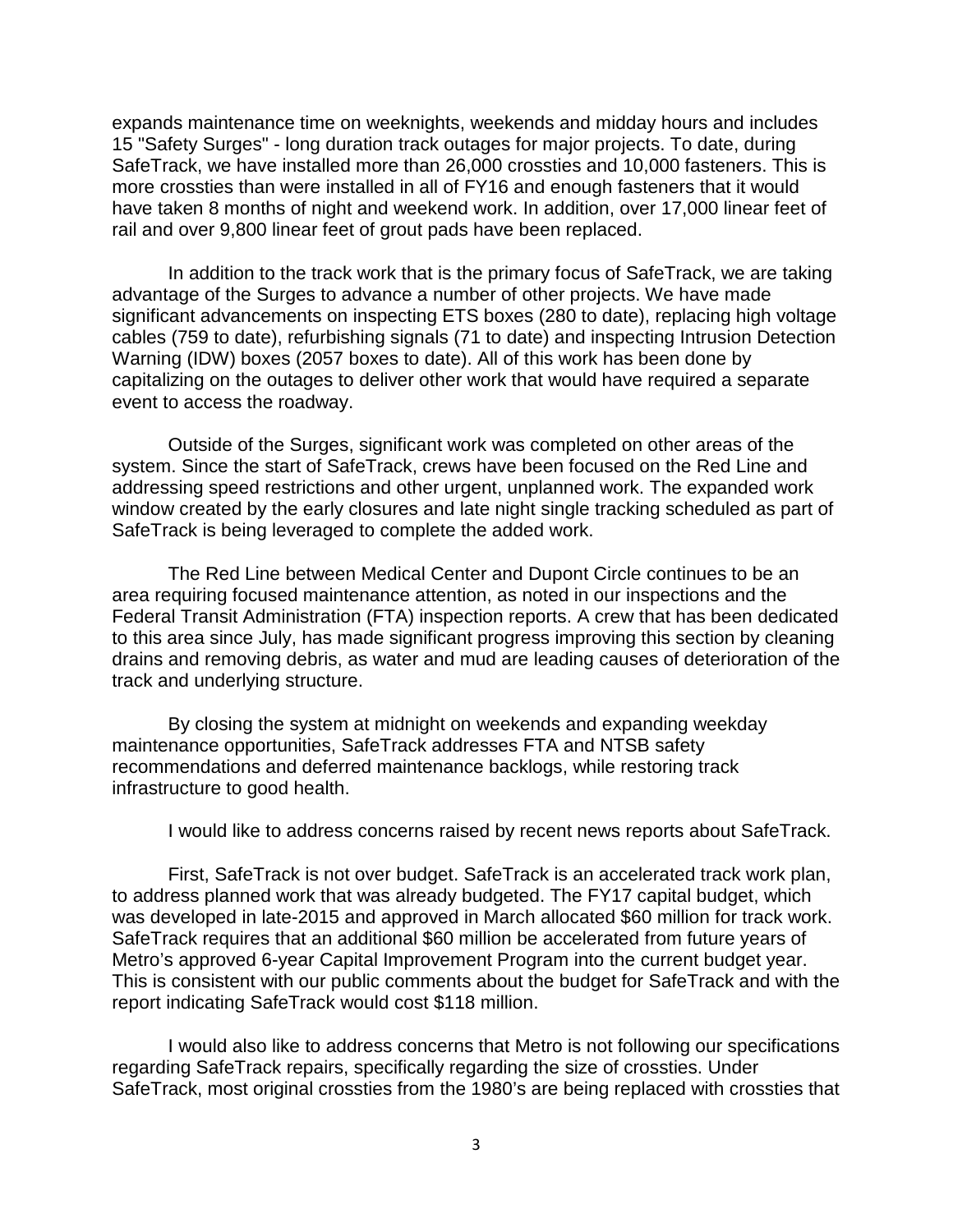meet our current standards. Metro's crosstie standards reference the American Railway Engineering and Maintenance-of-Way Association (AREMA), the same standard used by freight railroads in the United States. A report and photo of a narrow crosstie appears to be a crosstie that was original to Metro's construction, not a newly installed crosstie. Further, the AREMA standard allows a limited number of crossties to measure the same dimension as noted in the FTA report and photo. We are working closely with the FTA to respond to this concern and I would like to assure this committee that we are following our guidelines as we rebuild the Metrorail system.

## **Preventive Maintenance Program**

We have achieved significant progress with the SafeTrack program; however, it is not a cure-all on its own. To sustain progress, we must provide adequate track time to address the FTA recommendations, which include maintaining the rehabilitated tracks and signals; mitigating water intrusion; maintaining lighting, fans, and other life-safety systems; testing and inspecting equipment; and conducting training in emergency preparedness. During a November 3 WMATA Board committee meeting, a preventive maintenance program was presented to explain exactly how we will use the night-time hours and why the work is needed to operate a safe system.

The preventive maintenance program will require a 5% reduction in passenger service hours that will impact less than ½% of our total ridership. This program will reduce service disruptions due to track failures such as insulator fires, cable fires, broken joint bars, and broken fasteners. Further, this program will create opportunities to identify and repair track problems before they disrupt daytime rail service.

The additional time would allow for new preventive maintenance programs, including quality control and quality assurance, basic maintenance tasks prescribed by our standards and industry best practices, as well as benefiting capital programs. At the conclusion of SafeTrack, Metro will commence industry standard PM programs. Prior to SafeTrack, these critical programs had either been inadequately implemented or not carried out to a degree sufficient to deliver meaningful results. The five PM programs that Metro will initiate after SafeTrack are:

- Systemwide Tamping and Surfacing (T&S)
- Interlocking Component Maintenance
- Mechanical Joint Maintenance
- Traction Power Cable Meggering
- Earth to Ground Stray Current Testing

Metro's current work window Sunday through Thursday provides five hours of non-passenger service that allows for a 2-3 hour productive work window, once the last train is off the line and the work areas have been safely established. Prior to SafeTrack, there was a four hour non-passenger train window on Friday and Saturday nights with the system closing at 3am and opening at 7am. This yielded a one-hour work window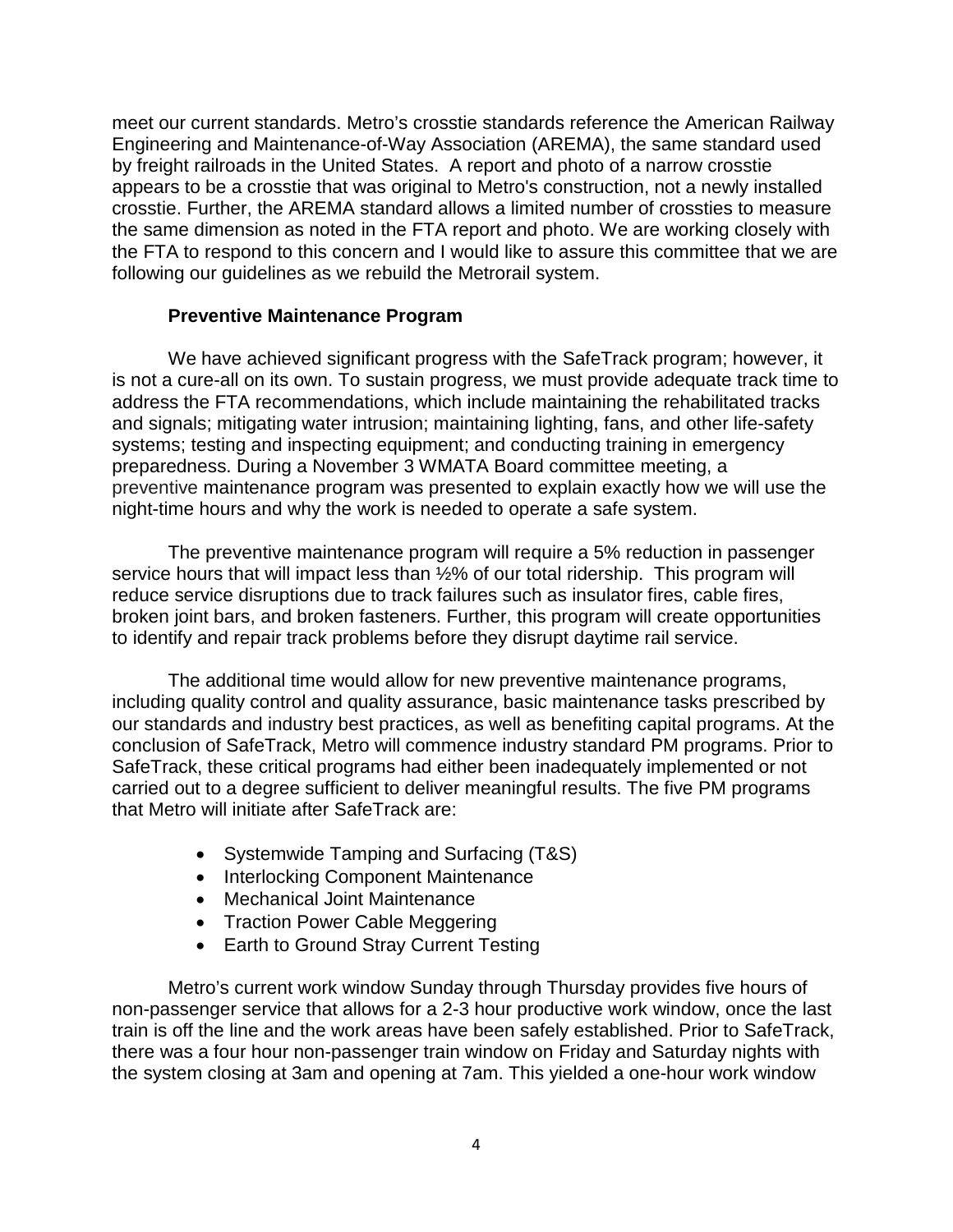which was unproductive for preventive maintenance and therefore only used for emergency work.

I am aware of concerns that Metro may not use the time it has efficiently. An FTA report described a May incident where mid-day work was delayed as a "tremendous waste of resources", resulting from radio communications issues with the Rail Operations Control Center (ROCC). In fact, 115 minutes of the 120 minute delay was the result of ROCC employees following proper Roadway Worker Protection procedures. Poor radio communications were not the cause of the two hour delay of the work crew entering the work zone. The cause of the delay was due to the inability of the ROCC to verify all necessary safety equipment in the work zone. Once the proper work zone was established and was independently verified by the ROCC, employees were authorized to enter the work zone. While this did delay work, it is important to make clear that the delay was the result of a commitment to safety. While Metro will continue to look for ways to streamline our processes to better improve work efficiency, safety will always come first.

## **Funding Challenges**

Looking ahead, WMATA must bridge a significant projected resource gap in order to achieve a balanced operating budget for FY2018. Daily ridership on bus and rail declined significantly in FY2016 in response to poor service quality and reliability as well as external factors. The impacts of SafeTrack are likely to keep ridership at this lower level throughout FY2017 and into FY2018.

Further compounding the situation, labor costs have continued to rise for many years due to contractually-required wage increases and growing headcount to support service expansion as well as maintenance on the aging system. As ridership has stagnated or declined, fare increases and jurisdictional subsidy growth have made up the gap between expenses and revenues.

To address this funding gap, my proposed FY2018 Operating Budget recommends a number of actions. On the management side, the budget proposes to reduce WMATA's headcount to the level of service it provides. The ridership levels and constrained jurisdictional funding cannot support our current headcount. Earlier this year 500 positions were eliminated and the fiscal impact of this reduction will be fully realized in FY2018. The FY2018 proposed budget includes a reduction of an additional 500 positions – 200 primarily in various management, administrative, and back-office operations throughout the Authority, and 300 in operations personnel as a result of right-sizing bus and rail services. These 1,000 positions represent an eight percent reduction in total Metro headcount.

Given current ridership levels, Metro can reduce its rail service and still remain within Board-approved standards for crowding. Therefore, the FY2018 Operating Budget proposes to increase scheduled peak period headways on the Orange, Silver, Green, Yellow, and Red Lines from six to eight minutes, with trains operating every two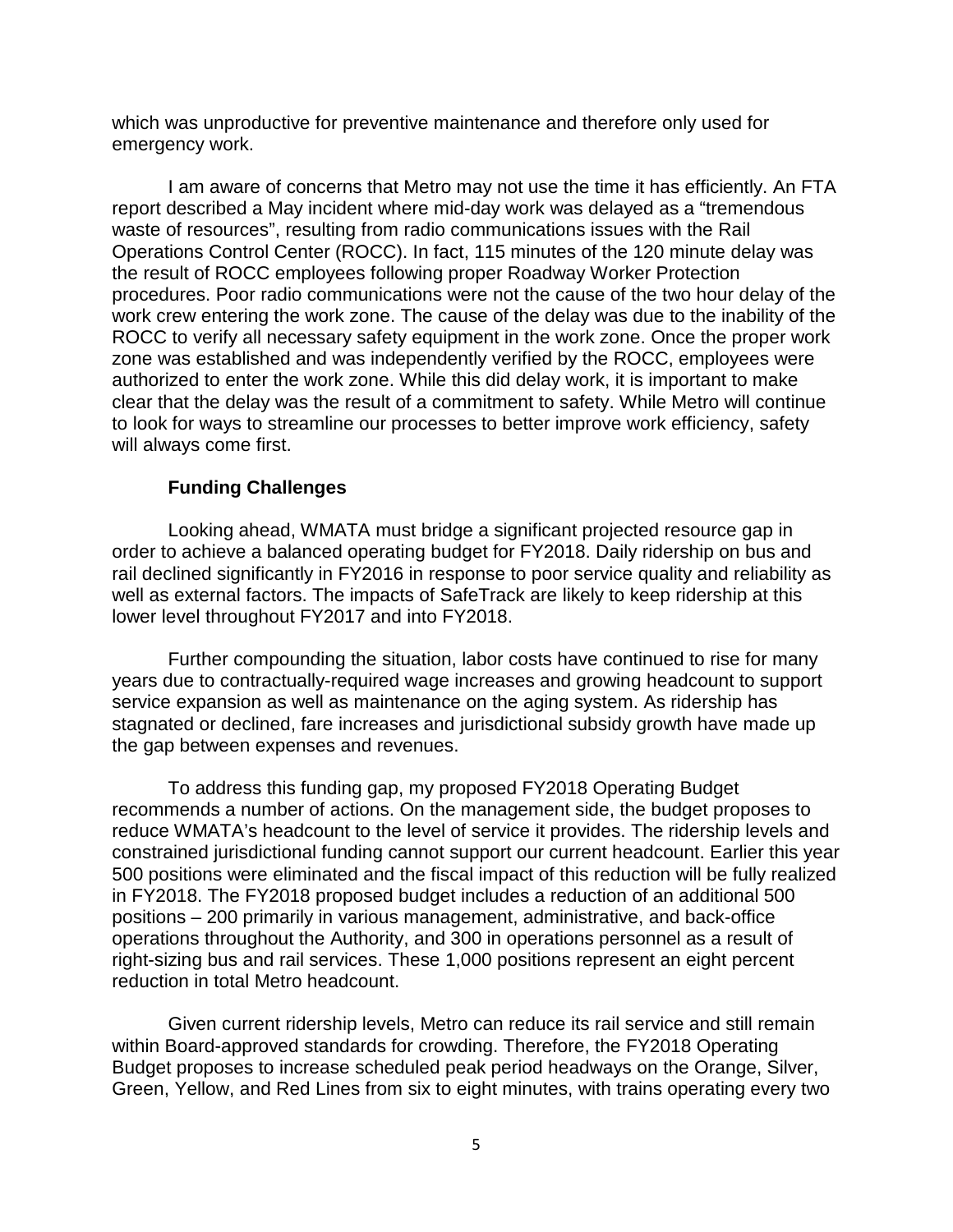to four minutes at stations in the system's core. Scheduled headways on the Blue Line would be reduced from 12 to eight minutes, and the Rush Plus Yellow Line service would be eliminated. Off-peak headways would be increased midday, early evening weekday, and Saturday from 12 to 15 minutes in recognition of both the reduced ridership of recent years and also the reduced service levels that must be operated during the ongoing maintenance efforts that will be occurring. Altogether, the proposed rail service changes are expected to result in a net subsidy savings of approximately \$12 million, resulting from about \$20 million in reduced expenses - primarily operator labor, propulsion, and maintenance - offset by an estimated \$8 million in lower fare revenue from reduced ridership. The FY2018 proposed budget includes the elimination or transfer of 14 Metrobus lines among those in the system with the highest subsidy per passenger.

The proposed FY2018 Operating Budget also makes fare adjustments that will balance the need to generate adequate revenue against the ridership impact. The proposed fare increase is expected to generate approximately \$21 million in net additional revenue, after accounting for a loss of approximately 10 million total trips as a result of the increase. While the Board chose to postpone fare increases for one year in FY2017, this proposal is consistent with the overall Board policy regarding fare increases, which recommends biennial fare increases linked to inflation. Metro's last broad-based fare increase occurred in July 2014 as part of the FY2015 budget.

Between the bus and rail service reductions, ridership would decline by an estimated five million trips annually. Combined with the impacts of the proposed fare increases, Metro ridership would decline by a total of approximately 15 million trips.

Of particular importance to this Committee, Metro will decrease reliance on federal funds for preventive maintenance. As you know, in the FY17 budget, Metro utilized an FTA-approved, and common industry practice, of utilizing federal grant funds for certain eligible "preventive maintenance" (PM) expenses that would otherwise be funded through the operating budget. WMATA Board practice had generally limited FTA grants for PM to approximately \$31 million annually prior to FY2017. For FY2017, the Board increased the amount of eligible PM expenses that could be funded with FTA grants from \$31 million to \$95 million. For FY2018, the budget proposal reduces the use of these funds to \$60 million. I intend for FY18 to be the last year that the use of FTA grant funds for preventive maintenance would exceed historical practice and, by FY2019, only the traditional \$31 million of grant funding would be used for this purpose. We recognize the concern that the House Appropriations Committee has expressed with regard to this issue. We take those concerns very seriously. As General Manager and CEO, I am charged with proposing a responsible budget. As we have discussed, my FY18 budget proposes service cuts, fare increases, and a variety of cost cutting measures. Reducing the use of FTA grant funds for preventive maintenance in the operating budget over two years allows Metro to implement the balanced budget I am proposing as opposed to taking more drastic actions that could negatively impact Metro, our customers, and the region. I want to assure this Committee that I am committed to achieving the traditional \$31 million of grant funding in the FY19 operating budget.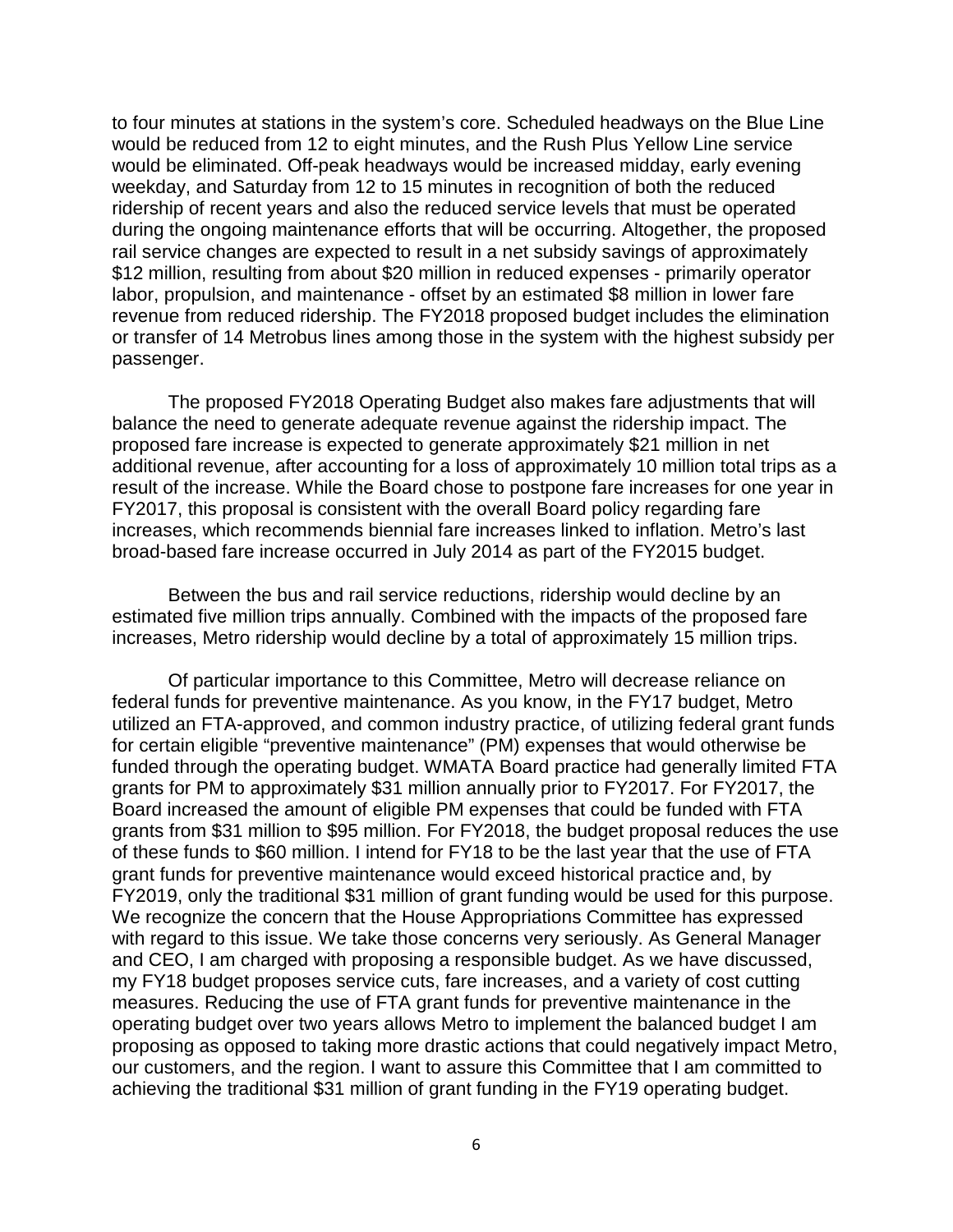#### **Back To Good**

Yesterday, I announced my plan for getting Metro back to good. My goals, which I will hold all Metro employees accountable for achieving, are to continue to improve safety, reduce delays and offloads from track defects and rail car failures, and balance the budget.

On service, customers will be pleased when we cross the SafeTrack finish line and move to preventive maintenance, as I mentioned earlier. Metro's proposed preventive maintenance plan is the first of its kind for the agency and provides industry grade standards of reliability. Preventive maintenance is the "anti-SafeTrack" that prevents emergency conditions and will begin to cut infrastructure related delays to trains in half.

Next, we will accelerate the retirement of the oldest and most unreliable cars, commission a total of 50 new trains, implement targeted repair campaigns of defective components on the legacy fleet, and rebalance the rail yards to minimize missed terminal dispatches. By the end of 2017, all 8-car trains will be 7000 series consists and all 1000 series cars will be retired. Metro will also complete component fixes on legacy fleet – 2000, 3000, 5000 and 6000 series cars, including HVAC, propulsion systems, and pneumatic brakes to reduce train offloads during the customers' journey.

The Railcar Get Well Plan will reduce passenger offloads and delays by at least a quarter by the end of 2017.

In addition, we will make our stations cleaner and brighter, and improve station management, to better serve customers. For example, instead of every four years, all 91 stations will be power washed, scrubbed, and polished annually – improving the surfaces commuters touch and walk on. Each station will be assigned a "champion" among senior managers to work with station personnel to ensure internal coordination of timely repairs to equipment and systems. Additional station improvements, along with adoption of peer review recommendations to improve rail operations, will enhance the customer experience.

On safety, Metro will continue our progress to address FTA and NTSB recommendations. We will also adopt new software onboard trains to prevent an inattentive operator from passing a red signal by requiring the operator to perform multiple sequential actions before they can move their train as well as implementing a cap on the maximum speed that trains can attain to prevent over speeding.

In addition, stations that have the highest frequency of red signal overruns are having their signals upgraded to LED bulbs to improve their visibility to operators and prevent overruns, which will be completed in early 2017. We will begin using enhanced technology for roadway worker protections in hazardous areas. As I will discuss in more detail in a moment, Metro will complete work on schedule for installing the public radio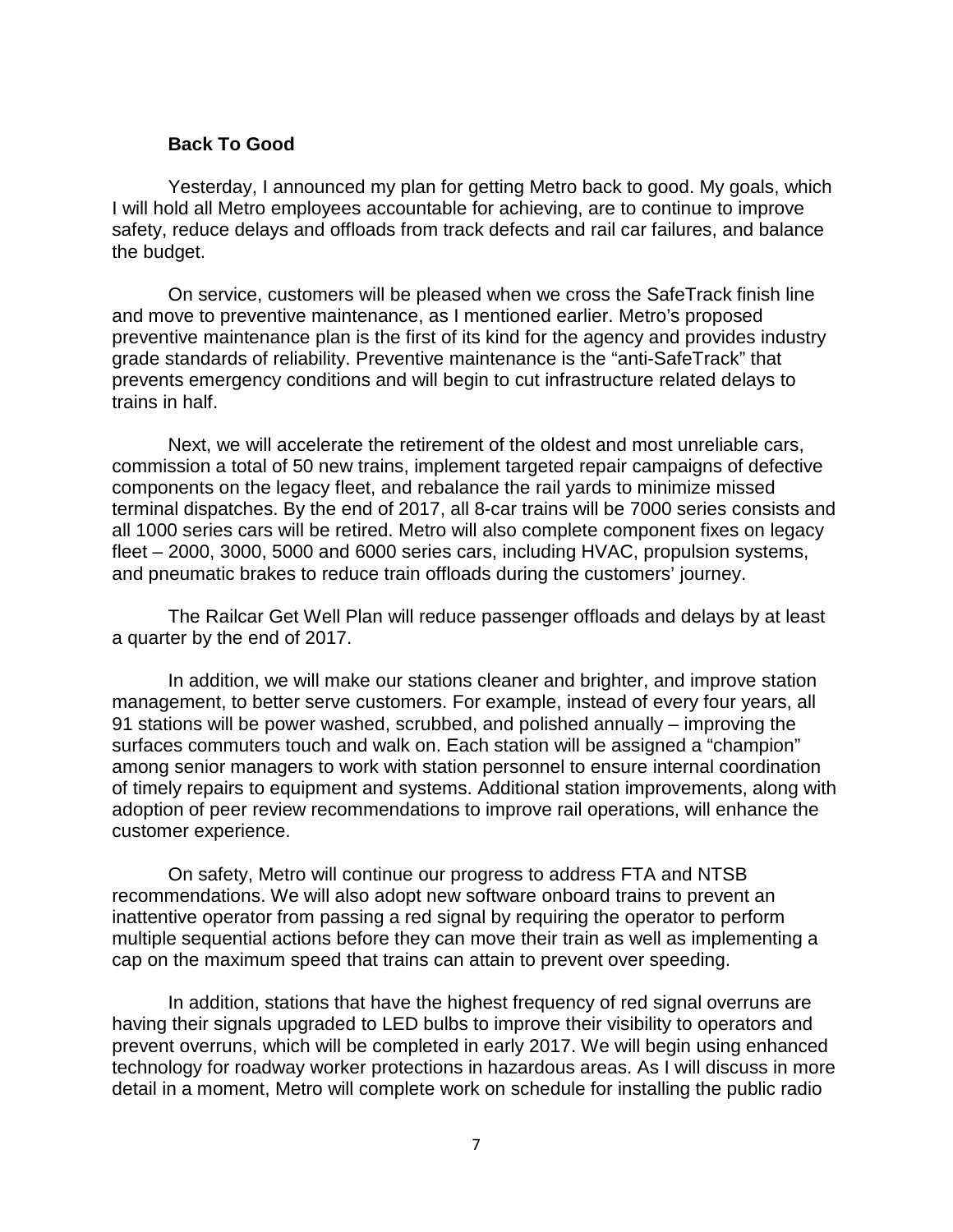system and activating cellular service in the tunnels as work is completed, with certain Blue/Orange and Red line segments coming online in 2017.

And on financial management, as I discussed, my budget proposes numerous steps to reduce expenses. These include eliminating 1,000 positions and outsourcing functions. We will deliver 90 percent of the capital program and institute the Abilities-Ride pilot program for Maryland paratransit customers to demonstrate whether utilization of transportation service companies could provide cost savings as well as greater flexibility to the customer.

#### **Setting the Record Straight**

I would like to address concerns I have heard from the public and Members of this Committee regarding discussions at a recent Board Finance Committee related to reduced operating hours at individual stations. This idea was not a formal proposal, but one of several hypothetical scenarios intended to stimulate discussion about the seriousness of the significant shortfall the system is facing. For this reason, the map presented on reducing operating hours at stations was labeled "illustrative." My operating budget proposal, which I presented to the WMATA Board on November 3, does not include the station closings.

With regard to the late-night service, we have initiated a public participation program to obtain feedback on four different proposed scenarios. The program included an online survey, "pop-up" events at several rail stations, a 9½-hour public hearing and opportunities to submit written comments. The results of the public feedback have been provided to Metro's Board of Directors as part of the final decision process. In addition to the public outreach, Metro is required to conduct a service equity analysis.

Yesterday, the Board was asked to consider and approve the public hearing dockets for service changes and fares. The dockets will describe the fare and service proposals in greater detail, and they serve to set out the maximum possible changes that the Board may ultimately approve as part of the budget. However, the Board may choose to make lesser or even no changes. Metro will also initiate public participation plan (PPP) activities as part of the budget process, including surveys, station pop-ups, outreach to community based organizations (CBOs), and other activities.

In a previous hearing, we discussed Metro's capital program and our expenditure of federal Passenger Rail Investment and Improvement Act of 2008 (PRIIA) funds. I am pleased to report that Metro's capital investment in the first quarter of FY2017 was \$291 million, significantly above the planned investment level of \$142 million. Expenditures above plan were driven particularly by accelerated delivery of new 7000 series railcars and by the SafeTrack program that kicked off in June 2016, which was not included in the budget originally adopted in April. Based on current trends, total FY2017 capital investment is expected to reach \$1.1 to \$1.2 billion, well above the adopted budget of \$950 million. As anticipated during the adoption of the budget, the WMATA Board adopted an amendment to the capital budget to provide \$90 million of additional budget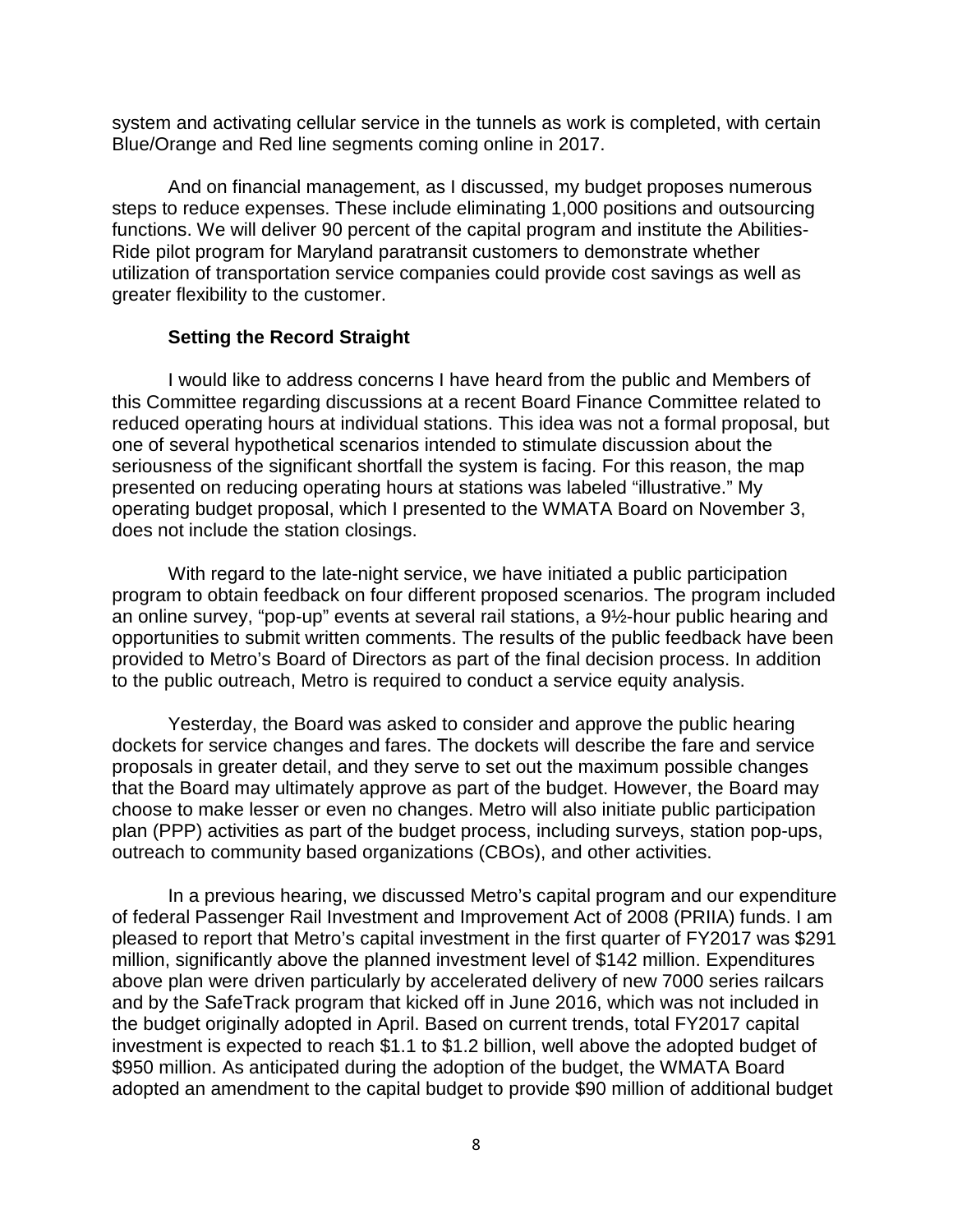to the Railcar Acquisition program for new 7000 series railcars and \$60 million of additional budget to the Fixed Rail program for SafeTrack. This additional budget authority will be funded through the use of Metro's existing lines of credit or other shortterm debt instruments, with no additional jurisdictional contribution required in FY2017. The short-term debt will be paid back in FY2018 through jurisdictional contributions and/or a long-term debt issuance. All of the federal PRIIA funds are obligated and our spend rate has dramatically increased as we take delivery of new railcars.

With regard to the incident that occurred on the Red Line on September 13, 2016, the preliminary investigation indicates that an outbound Red Line train to Shady Grove Station entered the pocket track at Farragut North due to scheduled single track operations supporting track work between the Farragut North and DuPont Circle Stations. A switch malfunction prevented that train, #101, from continuing its scheduled route causing train #101 to stop. There were radio communication issues between the Rail Operations Control Center (ROCC) and the Train Operator of train #101. In order to expedite resolving this incident, a track maintenance supervisor provided the operator with a portable handheld radio. Staff in the area noted two separate passenger selfevacuations. Staff escorted the passengers to safety without injury prior to releasing train #101 to return to the platform. After WMATA personnel concluded that the roadway was clear, at approximately 10:36 p.m., a responding Rail Transportation Supervisor operated train #101 back to Farragut North Station and prepared the train to depart outbound to Shady Grove station. The duration of this incident was approximately 32 minutes.

## **Safety Update**

I would like to take this opportunity to address some other safety items that may be of interest to this Committee.

Since the FTA began safety oversight of Metro, inspectors and Metro staff have developed a professional and positive working relationship. You may have heard reports of FTA inspectors being denied access to the system. I want to be clear that WMATA and FTA have established a protocol for FTA access to WMATA property. That protocol is now in place and we have heard no further concerns.

On July 29<sup>th</sup>, a train derailed in the interlocking outside of the East Falls Church Station. Following the incident, we realigned the SafeTrack schedule to include repairs to interlockings. Reports at the time indicated that the FTA had previously directed Metro to perform work in the interlocking where the derailment occurred. I want to clarify that FTA's recommendation was not specific about problems with the interlocking. Metro was told only that we needed to do work, primarily in the tunnel segment, between East Falls Church and Ballston stations, which was part of a scheduled surge. While we are already making repairs to interlockings and conducting improved inspections based on preliminary investigation results, Metro is conducting a thorough investigation, including by Metro Transit Police, of this incident and we will provide you with the results.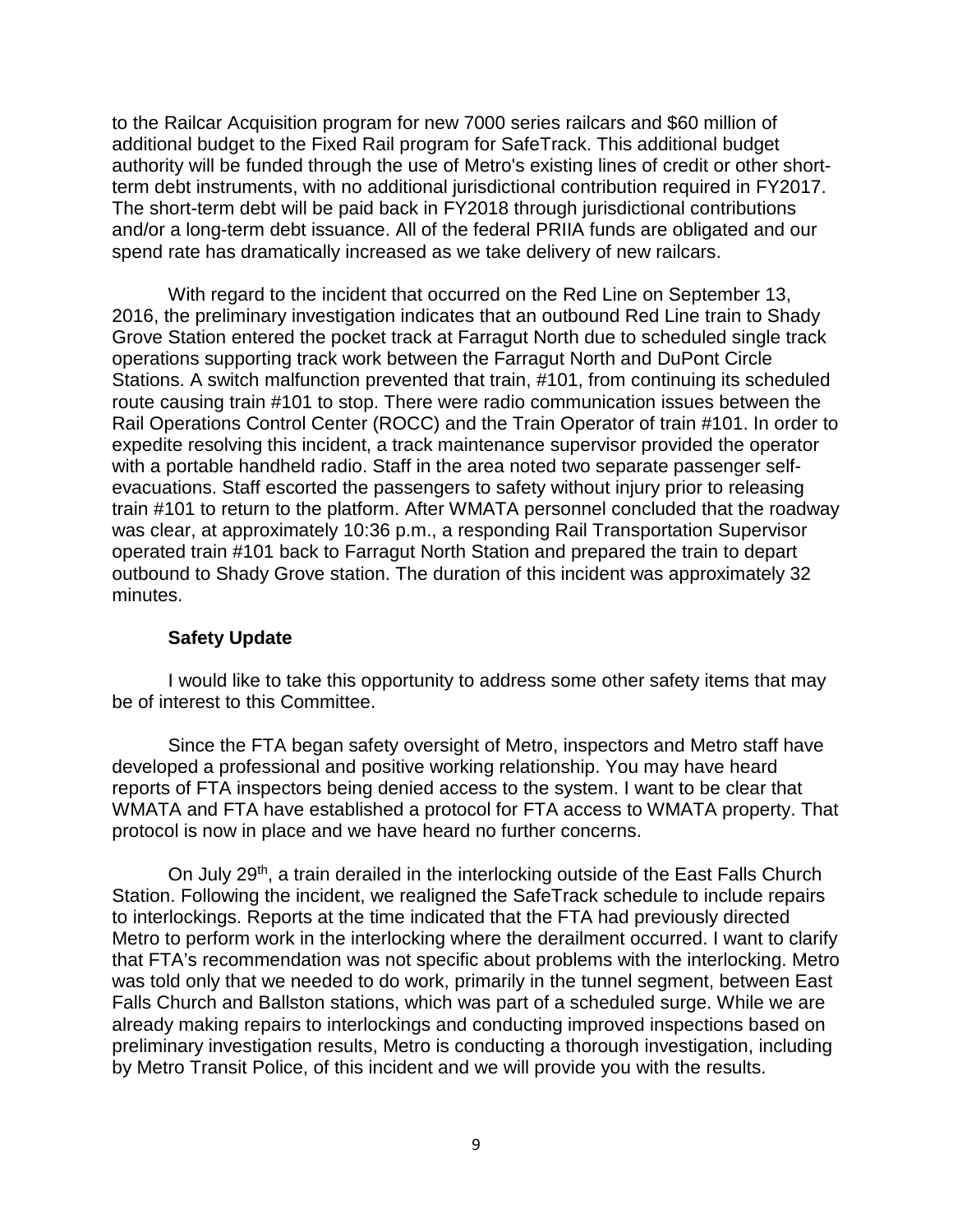During the course of this year, there have been reports regarding the number of speed restrictions on the Metrorail system. The speed restrictions have frustrated our customers and raised concerns about the safety of the system. As I have made clear, safety trumps service at Metro and I will not run service unless it is safe. Speed restrictions on the system are a direct result of the improved inspections and safety culture. Where, after identifying an issue, Metro may have previously initiated a temporary repair, today we will place a speed restriction or take a track out of service until a permanent repair can be made. This is a reflection of our renewed commitment to safety. We have improved training for our inspectors, increased inspections of the system, and hired outside experts to both improve our processes and supplement our internal inspectors. As a result, we are identifying issues and we are taking those issues seriously. In some instances, speed restrictions are the result of seasonal issues such as leaves on the tracks that can become a hazard.

I want to assure this Committee and the public that Metro takes quality control very seriously. I have heard concerns that the speed restriction outside of Reagan National Airport is the result of poor work completed during a surge. That is not accurate. In fact, the speed restriction is in place as a preliminary response to a close call incident where two FTA inspectors had to escape a moving train on October 20th. Preliminary investigation results indicate that an S-curve and a large tree in the area where the incident occurred create a blind spot. We worked with the National Park Service to trim the tree and have identified a Roadway Worker Protection technology that we hope will alert workers to oncoming trains. As we test this technology, we are taking immediate steps to improve Roadway Worker safety. We have reviewed and documented all known "hot spots" in the system, such as the area outside Reagan National Airport, and scope of work is being developed for a more systematic examination of the entire system. A "hot spot" is a location on the right-of-way where additional roadway worker protection is required because of various conditions. A safety alert was issued to reinforce procedures while traversing right-of-way "Hot Spots" and a permanent order was issued to train operators clarifying train speed while roadway workers are present. Finally, a safety stand down was implemented to clearly communicate the process and procedures in place to ensure roadway worker safety and provides a forum for employees to ask questions.

Another area of interest may be the traction power system. Reports of arcing and smoke incidents are a concern for our customers as well as for me. That is why I have not hesitated to take dramatic action such as shutting down the system when one of these incidents poses a safety concern. Our Chief Safety Officer, with the support of the FTA, has conducted a thorough review of the traction power system using a holistic approach in lieu of the previous requirement of individual incident reports after each incident. A draft report, identifying specific findings and recommendations was presented to the FTA. While we are already making necessary improvements, such as repairing and replacing all orange boots on mainline track system wide, we will work closely with the FTA to implement the final recommendations.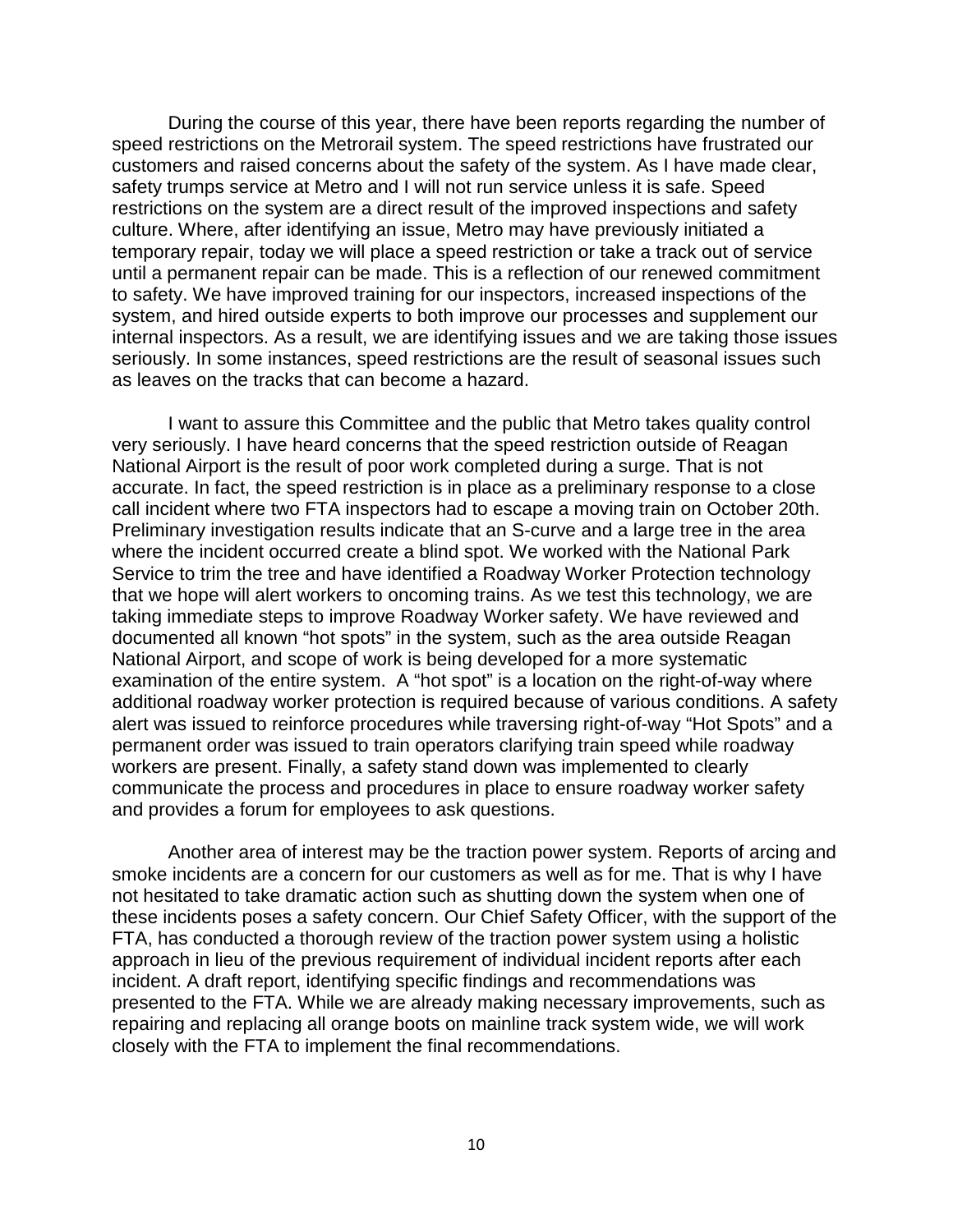I have requested three American Public Transit Association (APTA) Peer Reviews. The first, held in April of 2016, focused on track inspections and track standards. The second peer review, completed in July 2016, analyzed WMATA's Traction Power System and is informing our holistic review. The third, completed in October 2016, is on the ROCC. All three external reviews were conducted by experts from other transit properties to examine our practices and procedures and in context with industry-best practices. In addition to these external reviews, I have directed my staff to bring in external experts to fully analyze our most problematic track component (direct fixation fastener) and conduct a system-wide inspection to completely overhaul our track defect database – which will drive future maintenance planning efforts. I am also standing up a full-time accident investigation team within WMATA's Department of SAFE, whose function will be performing deeper investigations into incidents and accidents.

Finally, on safety, we are working side-by-side with the FTA on safety inspections and have taken immediate action to address all items that are safety critical. Among my first actions when I became General Manager/CEO was to hire a new Chief Safety Officer, who started in May, and create an independent Quality and Internal Compliance Operations (QICO) department. Our Chief Safety Officer has led the safety improvements I have discussed and is working hard, along with the FTA, to continue to improve Metrorail safety. The new QICO department is independent of Rail and reports to my office. It conducts independent quality control inspections while work is being conducted and quality assurance inspections after work has been completed. We are continuing to refine our processes but I am pleased with the work that this department has done and the results they have been achieving. Together, Metro's Departments of SAFE and QICO are responding to FTA and NTSB recommendations and ensuring that Metrorail safety continues to improve.

## **Cellular and Radio Service**

As you know, PRIIA requires WMATA to ensure cellular phone service throughout the system, including the underground tunnels. WMATA and the wireless carriers worked together on the first phase of the project and currently all 91 Metrorail stations (including 47 underground stations) provide customers with access to cell phone service.

Under the agreement between WMATA and the wireless carriers, the project is being advanced using Metro-managed workers thereby yielding cost and efficiency benefits. Metro is installing the necessary cable for the cellular and radio systems at the same time, while prioritizing other safety-critical maintenance work for tracks, switches, signals and structures.

Following extensive engineering and project tests in the Glenmont tunnel section of the Red Line, WMATA has rolled out a complete project schedule. Recognizing that the carriers have ownership and installation responsibilities to initiate cell phone service, service will be turned over to the wireless carriers as each tunnel segment is completed,